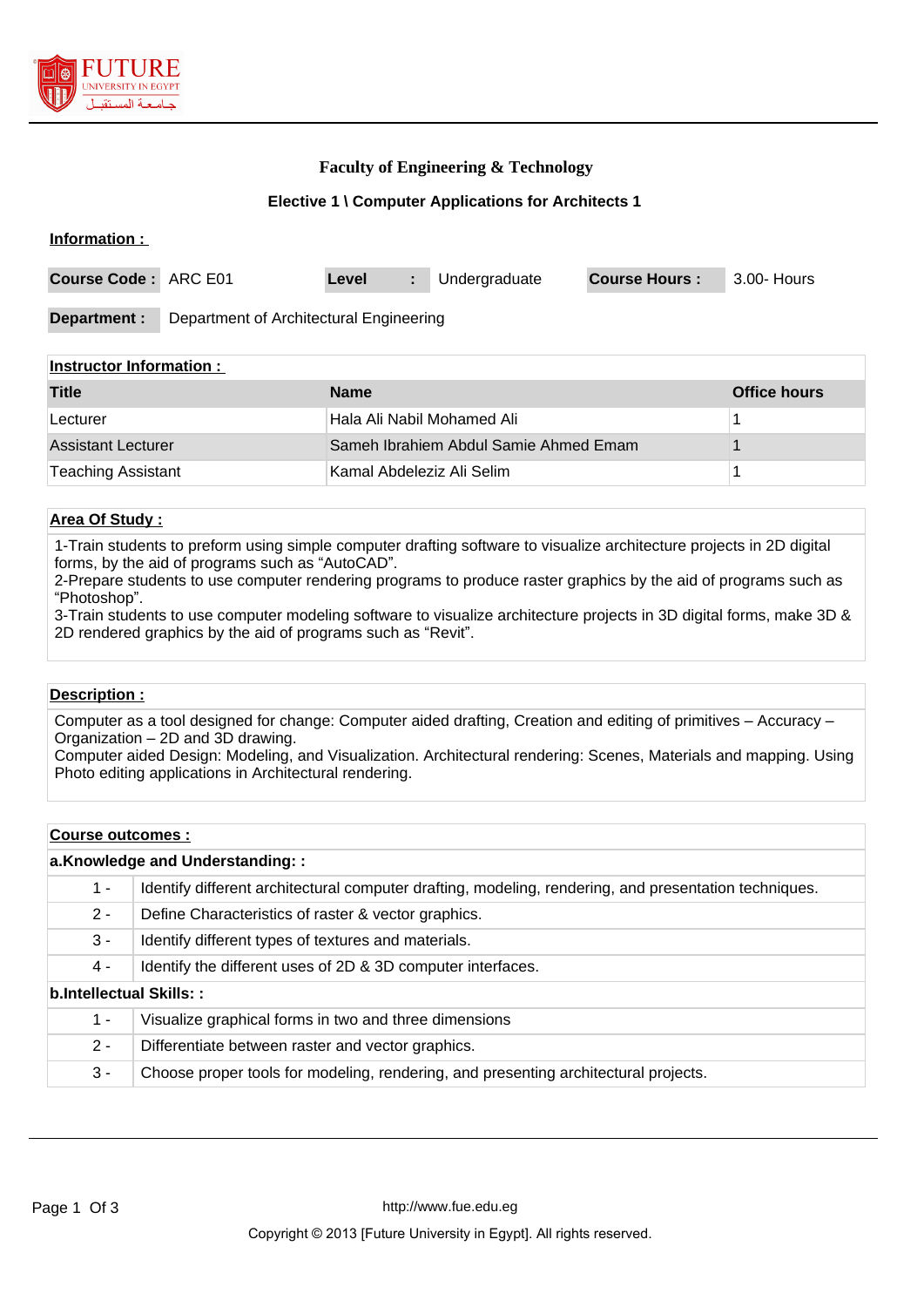

#### **c.Professional and Practical Skills: :**

| $1 -$                               | Prepare 2D, 3D, and rendered drawings and presentations.                                                  |  |  |  |
|-------------------------------------|-----------------------------------------------------------------------------------------------------------|--|--|--|
| $2 -$                               | Use Photoshop software in assigning materials and furniture layers into architectural plans & Elevations. |  |  |  |
| $3 -$                               | Build architectural digital models using Revit software.                                                  |  |  |  |
| d.General and Transferable Skills:: |                                                                                                           |  |  |  |
| $1 -$                               | Do simple Search for information.                                                                         |  |  |  |
| $2 -$                               | Manage time to meet deadlines.                                                                            |  |  |  |

### **Course Topic And Contents :**

| <b>Topic</b>                                           | No. of hours Lecture |   | <b>Tutorial / Practical</b> |
|--------------------------------------------------------|----------------------|---|-----------------------------|
| Introduction to Computer applications in Architecture. | 4                    |   | 2                           |
| Introduction to AutoCAD                                | 4                    |   |                             |
| Drawing & Editing Commands in AutoCad                  | 16                   | 8 | 8                           |
| Photoshop 2D Architectural Presentations.              | 8                    |   |                             |
| Introduction to BIM, & Revit                           | 4                    | 2 | 2                           |
| 3D Drawing & Editing Commands in Revit Software        | 16                   | 8 | 8                           |
| 3D Modelling for a Building (Final Project)            | 8                    | 4 | 4                           |

### **Teaching And Learning Methodologies :**

Interactive Lectures.

Lab Work

## **Course Assessment :**

| Methods of assessment   | <b>Relative weight % Week No</b> | <b>Assess What</b> |
|-------------------------|----------------------------------|--------------------|
| Assignments/Lab Work    | 20.00                            |                    |
| Final examination       | 40.00                            |                    |
| Mid-term examination(s) | 30.00                            |                    |
| Participation.          | 10.00                            |                    |

| <b>Course Notes:</b>      |  |
|---------------------------|--|
| 1. Students Lecture Notes |  |
| 2. Handouts               |  |

### **Recommended books :**

Manual of AutoCAD 2014, PhotoShop, & Revit Software 2017. Help Menu of AutoCAD 2014, PhotoShop, & Revit Software 2017

### **Periodicals :**